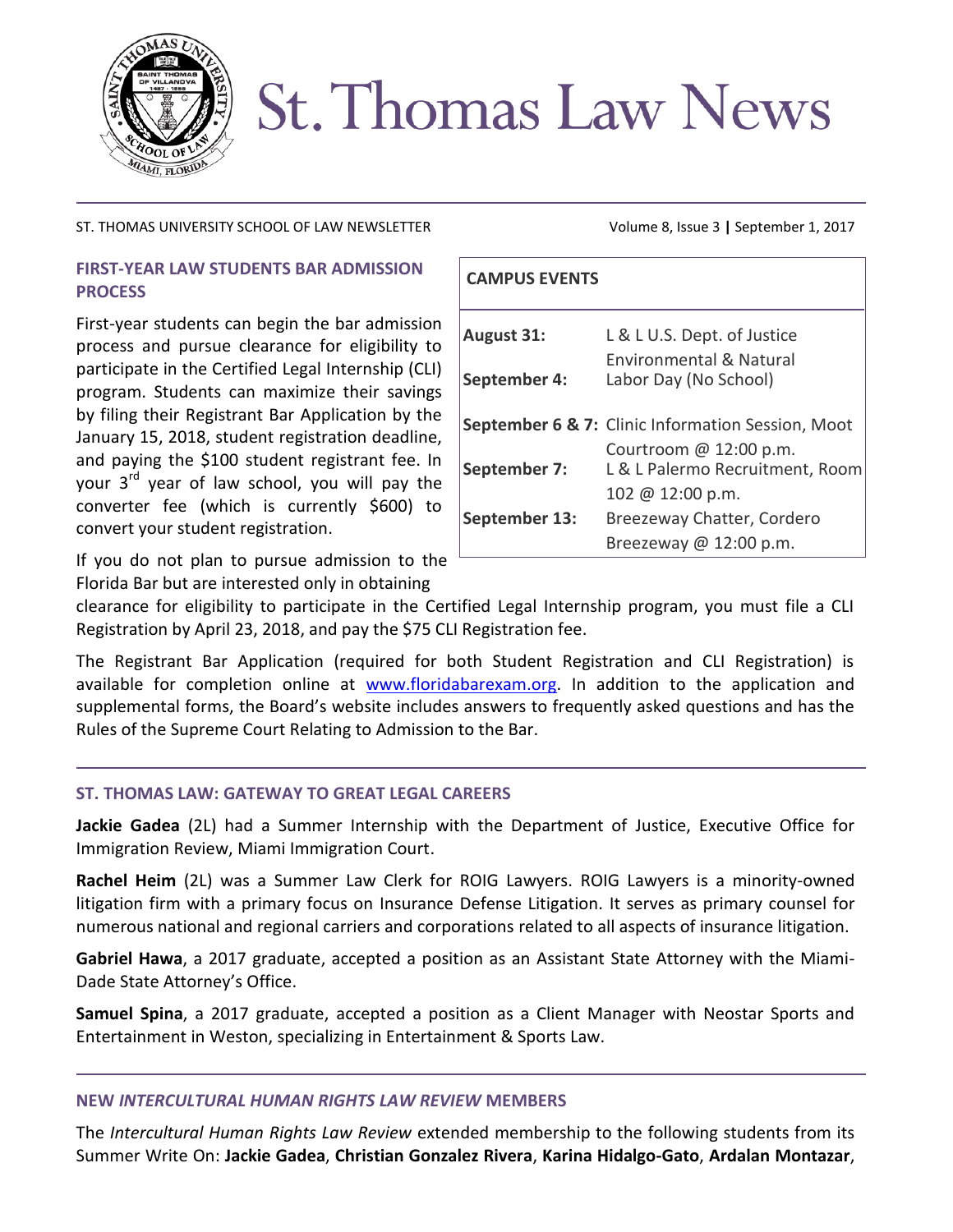#### and **James Sanchez**.

It also would like to congratulate members of its E-Board: **James Sanchez**, the new **Executive Editor**; and **Arturo Abreu,** the new **Student Articles Editor**.

The member-candidates worked very hard during the summer, and the IHRLR E-Board looks forward to working with the new members in the future. The IHRLR E-Board is confident that they will continue to grow and develop the *Intercultural Human Rights Law Review* in the compassionate and intellectual tradition upon which it was founded.

#### **DECEMBER GRADUATION INFORMATION**

For students who are anticipating graduating and participating in the 2017 December graduation ceremony, graduation registration begins Monday, September 25, through Friday, September 29, 2017, at the Law School Registrar's Office. Joint degree students must register with both the law school and the university Registrar. The deadline for register with the University is September 30, 2017.

The Law School will have a photographer on campus taking graduation photos on Thursday, September 29, 2017, in the Convocation Hall (main campus library), from 10:00 a.m. to 6:30 p.m. The pictures of the graduate will be placed in the graduation program. Students will be able to register for a time slot to have their pictures taken.

The Commencement ceremony is scheduled for December 16, 2017, at 10:00 a.m. in the Fernandez Family Center for Leadership and Wellness. A Graduation Mass is scheduled for Friday, December 15, 2017.

## **U. S. DEPARTMENT OF JUSTICE (USAO) LUNCH & LEARN**

On August 22, 2017, St. Thomas Law hosted the U.S. Department of Justice at its *first* Lunch & Learn of the semester. Gera R. Peoples and Sarah J. Schall, Special Counsel to the U.S. Attorney, shared with the more than 60 students in attendance about their career paths, and the different internship and employment opportunities with the DOJ. Specifically, they discussed the Summer Law Intern Program for law students and the Honors Program for entry-level attorneys.

#### **DADE COUNTY BAR ASSOCIATION LEGAL LUMINARIES EVENT**

On July 26, 2017, numerous St. Thomas Law alumni(ae) were nominated for awards in their legal areas of expertise at The Dade County Bar Association's 2<sup>nd</sup> Annual Legal Luminaries.

#### **ALUMNI(AE) NEWS**

**Eneami Bestman**, a 2015 graduate, of The Bestman Law Firm, P.A., was re-elected to the Board of Directors for The T.J. Reddick Bar Association, Inc. The Association is dedicated to promoting the professional excellence of Black lawyers in Broward County, increasing the enrollment of minority students in college and law school, and promoting the general welfare of all citizens in Broward County. The Association also mentors minority law students attending local law school.

**Fernanda S. Hipskind**, a 2017 graduate, wrote an article, "The Persecution of LGBT Individuals Fleeing to America from Muslim-majority Nations: Has the Door to Refuge Been Closed?," that has been accepted for publication! It will appear in 27 *The Tulane Journal of Law & Sexuality* (Spring 2018). Ms. Hipskind wrote her excellent article as her senior writing requirement in her Sexual Identity and the Law Seminar (Spring 2017).